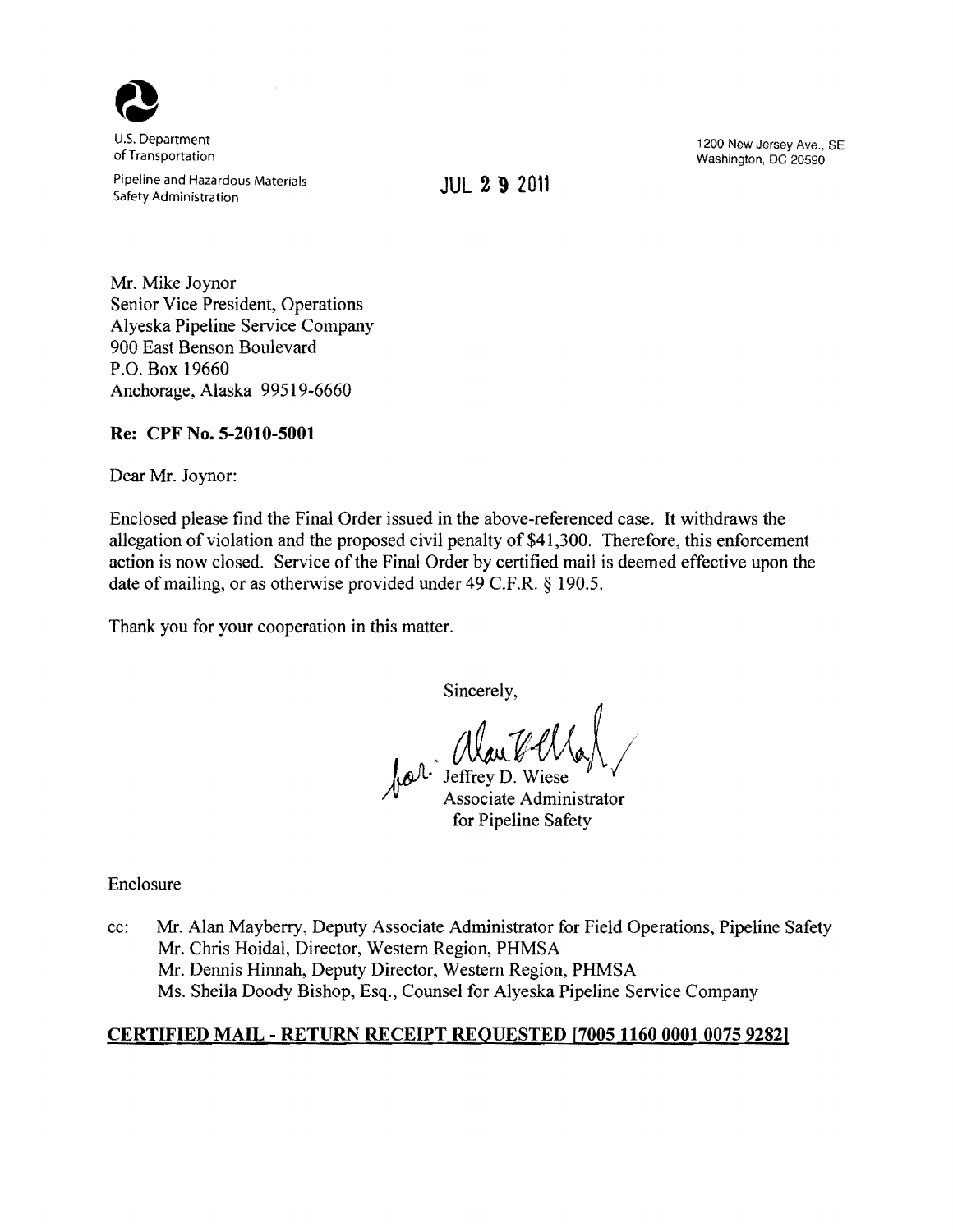## U.S. DEPARTMENT OF TRANSPORTATION PIPELINE AND HAZARDOUS MATERIALS SAFETY ADMINISTRATION OFFICE OF PIPELINE SAFETY WASHINGTON, D.C. 20590

)

)

)

)

In the Matter of

Alyeska Pipeline Service Company, ) CPF No. 5-2010-5001

Respondent. )

# FINAL ORDER

On January 15, 2009, Alyeska Pipeline Service Company (Alyeska or Respondent), the operator ofthe Trans Alaska Pipeline System (TAPS), an 800-mile-Iong hazardous liquid pipeline system, experienced a tank overpressure and vapor-relief event at Pump Station #1 (PS-l), the central collection point for crude oil being transported by TAPS from the North Slope of Alaska (Incident). PS-1 received an influx of natural gas from one of BP Exploration Alaska, Inc.'s  $(BPXA)$  oil transit lines (OTLs) as a result of pigging operations. <sup>1</sup> This event caused the relief vents on Alyeska's Breakout Tanks TK-110 and TK-111 to open and release flammable vapors.<sup>2</sup>

On March 13, 2009, pursuant to 49 U.S.C.  $\S$  60117, a representative of the Pipeline and Hazardous Materials Safety Administration (PHMSA), Office of Pipeline Safety (OPS), conducted an investigation of the Incident. As a result of the investigation, the Director, Western Region, OPS (Director), issued to Respondent, by letter dated February 2, 2010, a Notice of Probable Violation and Proposed Civil Penalty (Notice). In accordance with 49 C.F.R. § 190.207, the Notice proposed finding that Alyeska had violated § 195.402, and proposed assessing a civil penalty of \$41 ,300 for the alleged violation.

Alyeska responded to the Notice by letter dated March 10, 2010 (Response). Alyeska contested the allegation of violation and requested a hearing, which was subsequently held on September 23, 2010, in Anchorage, Alaska, with an attorney from the Office of Chief Counsel, PHMSA, presiding. At the hearing, Respondent was represented by counsel. After the hearing, Respondent provided a post-hearing statement for the record, by letter dated October 25, 2010 (Closing).

<sup>&</sup>lt;sup>1</sup> TAPS transports crude oil from production facilities at Prudhoe Bay to a marine terminal in Valdez, Alaska. http://www.alyeska-pipe.com (last accessed on December 28, 2010).

 $2$  BPXA was using a cleaning pig to displace crude oil from one of the transit lines. Field residue gas was used to push the pig. When the pig stalled, gas flow bypassed the pig, ultimately entered PS-I, and flared from the relief vents on TK-II0 and TK-lll. *See* Alyeska TAPS Pump Station # I Sadlerochit Stream Gas Excursion Incident Investigation Report (February 23, 2009), at 1.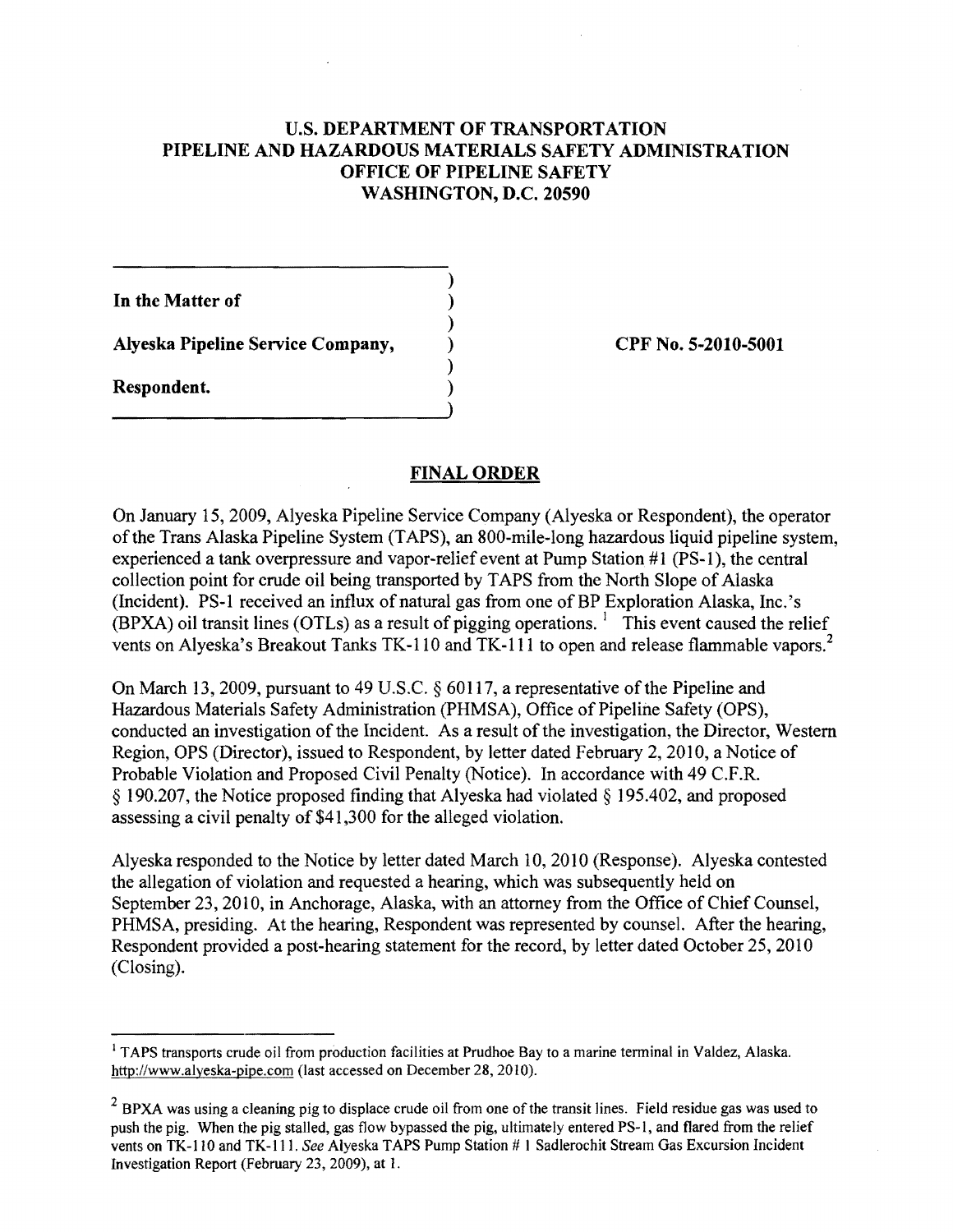#### **WITHDRAWAL OF ITEM**

**Item 1:** The Notice alleged that Respondent violated 49 C.F.R. § 195.402, which states in relevant part:

#### **§ 195.402 Procedural manual for operations, maintenance, and emergencies.**

(a) *General.* Each operator shall prepare and follow for each pipeline system a manual of written procedures for conducting normal operations and maintenance activities and handling abnormal operations and emergencies....

(d) *Abnormal operation.* The manual required by paragraph (a) of this section must include procedures for the following to provide safety when operating design limits have been exceeded:

(1) Responding to, investigation, and correcting the cause of:

(i) Unintended closure of valves or shutdowns;

(ii) Increase or decrease in pressure or flow rate outside normal operating limits;

(iii) Loss of communications;

(iv) Operation of any safety device

(v) Any other malfunction of a component, deviation from nonnal operation, or personnel error which could cause a hazard to persons or property.

In the Notice and at the hearing, OPS alleged that Alyeska failed to follow its own manual of written procedures for abnormal operations by neglecting to verify or confirm system integrity prior to restarting the pipeline.<sup>3</sup> Specifically, OPS alleged that the January 15, 2009 event involved an abnormal condition created by an influx of natural gas into TAPS from BPXA's pigging operations, causing the relief vents at Alyeska's breakout tanks at Pump Station #1 to open and release natural gas.<sup>4</sup>

In support of this contention, OPS cited Alyeska's procedures, which listed an abnormal operating condition as an "[u ]nintended shutdown of the pipeline for reasons other than maintenance and protection of equipment" and "component malfunction, deviation from normal operation, or personnel error which adversely affects systems or equipment subject to DOT jurisdiction."<sup>5</sup> Since the overpressure and vapor release event was certainly a deviation from normal operations and prompted an unintended shutdown, OPS alleged that Alyeska should have followed its procedures for handling abnormal conditions, which required personnel to "verify" system integrity and dispatch linewide reconnaissance as appropriate" and "restore normal operations once system integrity is confirmed."<sup>6</sup>

6 *ld,* at 3.1.3.

 $3$  Notice, at 2.

 $4$   $ld$ 

<sup>5</sup> Alyeska Pipeline Service Company, *OM-i, Section* 3, paragraph 3.1.1.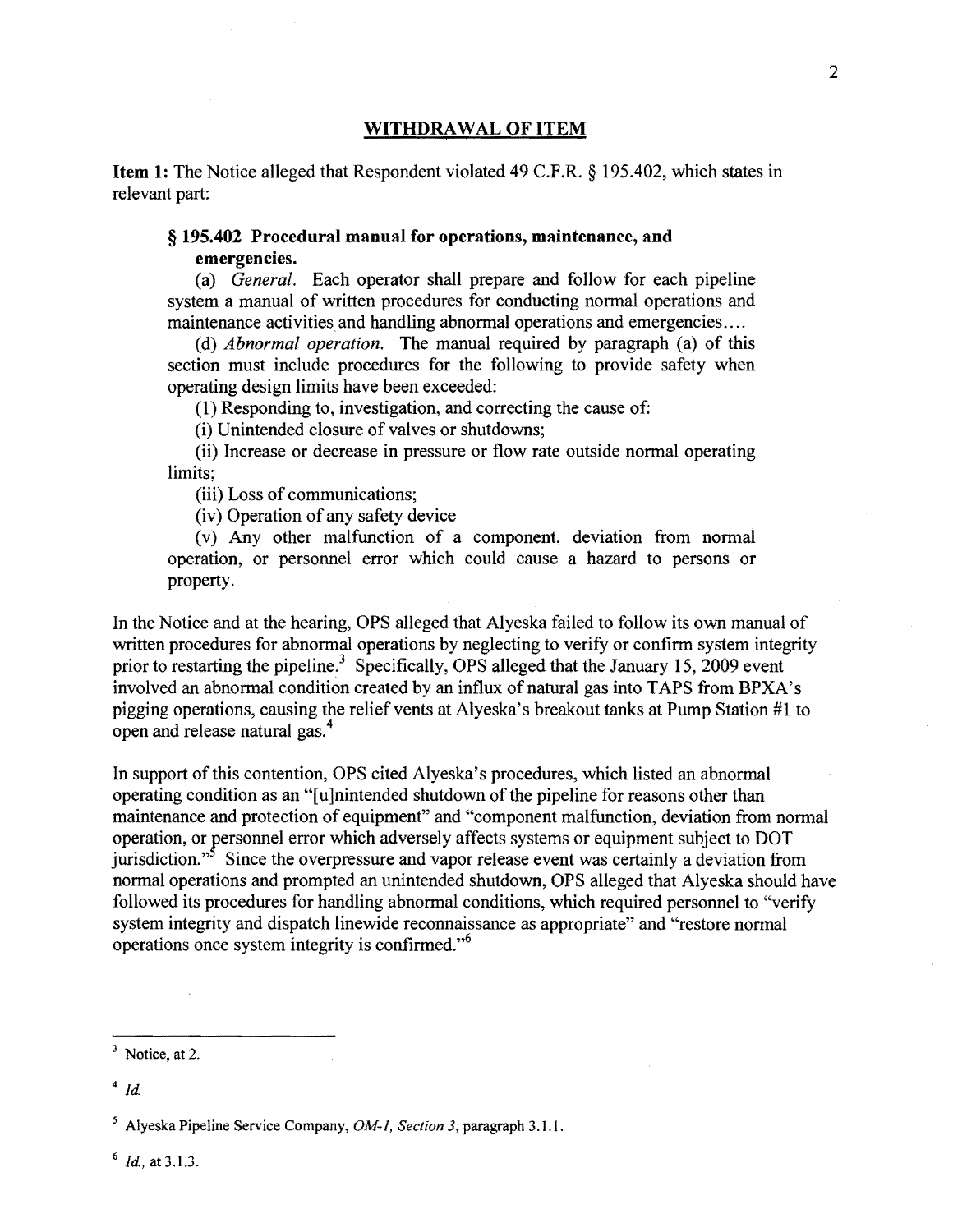OPS asserted that Respondent should have conducted a visual inspection ofthe tanks prior to restarting the system. According to OPS, Alyeska restarted the pumps within 18 minutes of the time the venting ceased, but without properly verifying or confirming system integrity. OPS questioned whether Alyeska could have truly verified system integrity per its abnormal operating procedures in such a short period of time. In support of the Notice, OPS relied on the following evidence: (1) PHMSA's Pipeline Failure Investigation Report, dated November 12,2009; (2) three photographs of tank venting and pressure relief devices; (3) a copy of Alyeska's Procedural Manual for Operations, Maintenance and Emergencies (OM-I); (4) the External Tank Inspection Report, dated January 18,2009; (5) the Event Notification, dated January 15,2009; and (6) the Alyeska TAPS Pump Station # 1 Sadlerochit Stream Gas Excursion Incident Investigation Report, dated February 23,2009.

In its Response dated March 10,2010, Alyeska disputed that the Incident was an abnormal operating condition, arguing that "all automated systems and operations and protocols at TAPS Pump Station # 1 worked per design to shutdown the pump station and protect personnel and equipment."<sup>7</sup> However, at the hearing, Alyeska modified its response by acknowledging that the Incident was indeed an abnormal operating condition but maintained that the company had not violated its abnormal operating procedures. On the contrary, Alyeska contended that its Operations Control Center followed *OM-1, Section* 3.1, by adequately verifying system integrity in coordination with personnel at PS-1 prior to restart.<sup>8</sup>

At the hearing, the presiding official asked Respondent what actions it specifically took immediately after discovering the overpressure and vapor event. Alyeska stated that its Operations Control Center verified that the control systems were fully operational, while PS-l personnel observed the condition of the tanks prior to restarting the system.<sup>9</sup> Respondent stated that its personnel confirmed that there was no obvious damage to the tanks, that the flow meters were functioning normally, that the control system was fully operational, and that it verified the status of station equipment through the station control panel. There were no injuries or equipment damage. In addition, Alyeska conducted an API 653 tank inspection two days after the Incident. Alyeska found these actions to be appropriate under its OM-l procedure to verify system integrity.

At the hearing, OPS focused on whether there was any evidence in the case file showing that Alyeska had performed a visual inspection to confirm system integrity. In response, Alyeska maintained that Mr. Timothy Rupp, the lead technician at PS-1 on the day of the Incident, completed the visual inspection before restarting the system. Although Mr. Rupp was listed as a participant in the investigation in the company's investigation report,  $\frac{10}{10}$  Alyeska did not present Mr. Rupp as a witness at the hearing but, at the presiding official's request, submitted an affidavit of his statement shortly after the hearing.<sup>11</sup> In that affidavit, dated October 19, 2010,

 $<sup>9</sup>$  Closing, at 2.</sup>

<sup>7</sup> Response, at 2.

<sup>8</sup> Alyeska Hearing Presentation, at 7.

<sup>10</sup>*See* Alyeska TAPS Pump Station # 1 Sadlerochit Stream Gas Excursion Incident Investigation Report (February 23,2009), at 5.

<sup>&</sup>lt;sup>11</sup> *See* Closing, Affidavit of Timothy Rupp, dated October 19, 2010.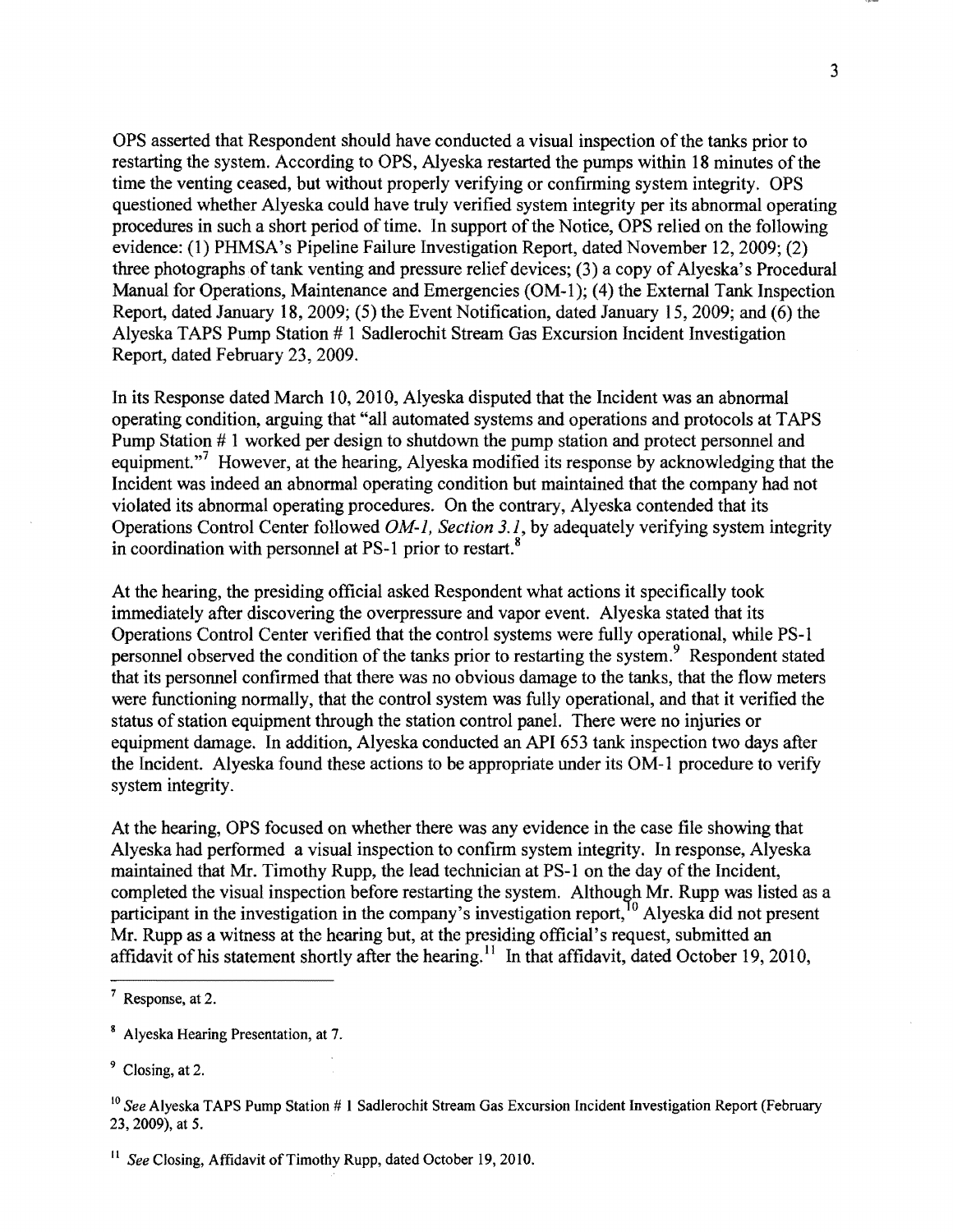Mr. Rupp stated that upon discovery of the unplanned event, he immediately contacted BPXA and requested closure of the 12-inch valve to block the flow from the OTLs into the tanks.<sup>12</sup> Mr. Rupp also stated that he had observed the condition of the tanks and did not see any physical damage from the overpressure and vapor release event.<sup>13</sup> He admitted that he viewed the tanks in the twilight on the North Slope, but "despite the low ambient light, [he used] the reflection of the flare on the snow [which] made it easy to see the tanks."<sup>14</sup> Finally, Mr. Rupp stated that when the venting had ceased (approximately 11 minutes after the initial event), he returned to the office to discuss start-up with the company's Operations Control Center.<sup>15</sup>

Finally, Alyeska stated at the hearing that the allegations in the Notice were primarily based on Alyeska's own report, rather than any independent investigation conducted by PHMSA. Alyeska argued that OPS used conclusions in the Alyeska investigation report that had been made for the purpose of self-improvement to support its Notice.

### *Post-Hearing Request for Production of Records*

On September 28,2010, after the hearing, OPS submitted a Request for Production of Records (Request) seeking additional information from Alyeska. Specifically, OPS sought any records that included Mr. Rupp's statements, if any, or actions he took on the day of the Incident. On October 18,2010, Alyeska submitted its objection to the Request, stating that 1) the agency did not have regulatory authority for post-hearing discovery; 2) OPS had a copy of the Alyeska investigation report since its March 2009 investigation and yet had failed to seek additional information in the time that transpired between the OPS investigation and the hearing; 3) Alyeska had agreed to provide an affidavit of Mr. Rupp's statement in its Closing, per the presiding official's request; and 4) since Mr. Rupp was part of the investigation team, any statements he may have made were incorporated into the Alyeska investigation report. The presiding official responded on November 9, 2010, denying the Request. Specifically, the presiding official stated that OPS had had ample opportunity to seek additional evidence prior to the hearing and that Alyeska had submitted an affidavit from Mr. Rupp on October 25, 2010, as part of its Closing, and gave OPS an opportunity to file a reply to any additional information presented.<sup>16</sup>

Shortly thereafter, OPS filed a Post-Hearing Submittal, dated November 18, 2010, stating that further prosecution of the matter was inappropriate and that the Notice should be withdrawn.<sup>17</sup> Although OPS indicated that it believed deficiencies still existed in Alyeska's procedures for handling abnormal operations, it concluded that these defects should not necessarily be resolved in this enforcement matter.<sup>18</sup>

- $14$  *Id.*
- $15$   $1d$ .

 $12$  *Id.* at 2.

 $13$  *Id.* 

<sup>16</sup> See Post-Hearing Scheduling Letter, dated October 8, 2010.

<sup>&</sup>lt;sup>17</sup> OPS Post-Hearing Submittal, at 3.